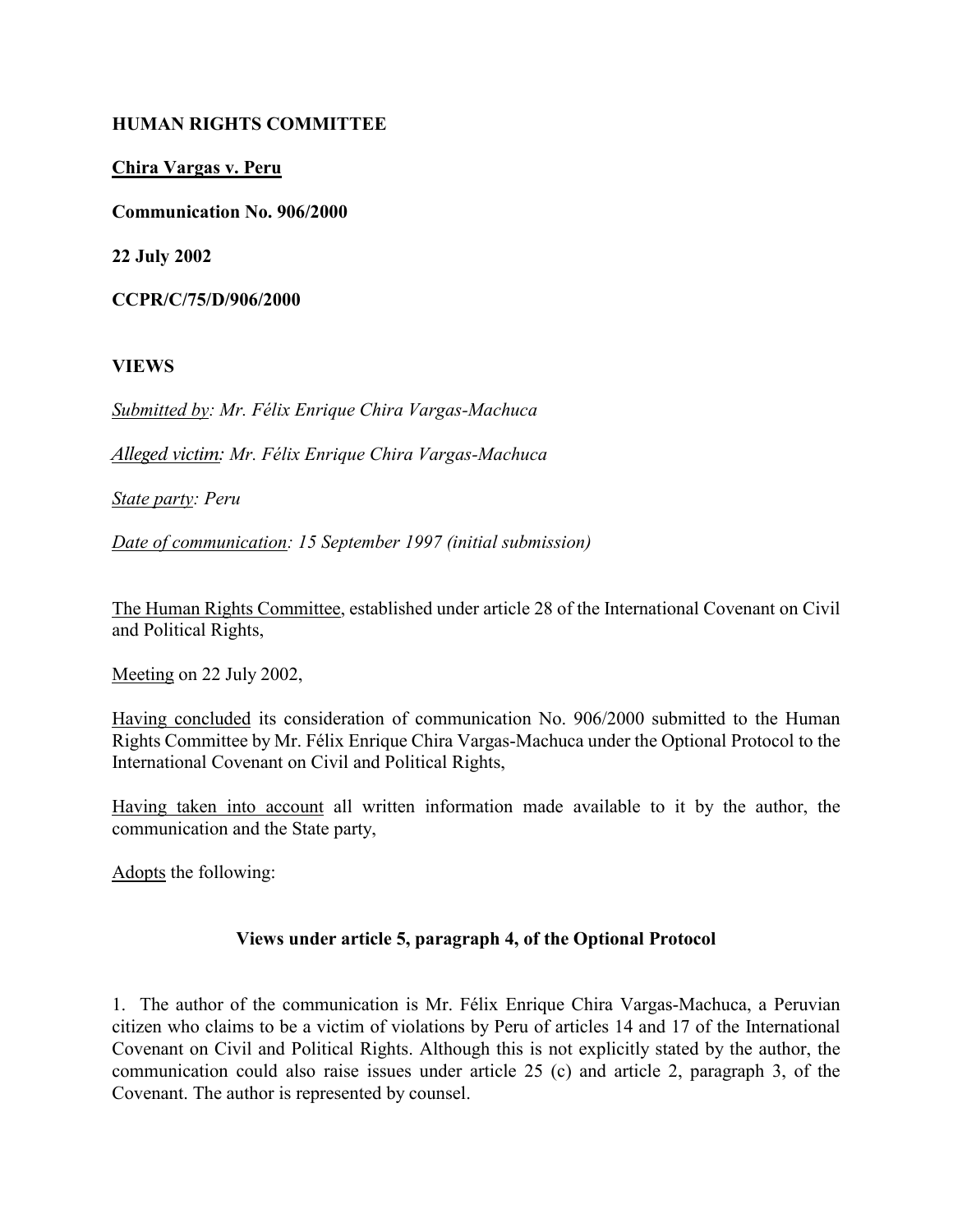## The facts as submitted by the author

2.1 The author was a commander in the Peruvian National Police and Chief of the Police Drug Squad in the town of Trujillo. On 2 October 1991, Mr. Áureo Pérez Arévalo, who had been arrested for international drug trafficking, died at the San Andrés police station. According to the author, the deceased was in the custody and charge of officials of the Preventive Police and not of the headquarters of the Drug Investigation Department.

2.2 The author states that, following the death of Mr. Pérez Arévalo, he made the requisite report to the Office of the Criminal Procurator and the magistrate of the Second Court of Investigation, who immediately accepted jurisdiction over the case. However, in a report dated 15 October 1991, the Office of the National Police Headquarters Legal Adviser maintained that the investigating magistrate in Trujillo had not accepted jurisdiction over the case, since the duty provincial procurator had not made the requisite report on the case and, furthermore, he had been apprised of the matter only as a preventive measure and not with a view to instituting judicial proceedings.

2.3 On 16 October 1991, an administrative decision relieved the author of his duties as a disciplinary measure, after 26 years of service.1/ The decision was based on a report dated 8 October 1991, which contained conclusions based on a police report that the author claims never existed, and a second disciplinary report dated 16 October 1991, in which the author was accused of violating article 84.C.6 of the Disciplinary Regulations, although he contends that the article in question was intended to cover a different situation.

2.4 The same day, an order was issued for the author's arrest, without a judicial order and without his being apprehended in flagrante delicto. The author was taken to Lima, where he was forced to attend a press conference. The author claims that no charges were ever brought against him, in either the ordinary or the military courts, for criminal negligence or liability in the course of his duties, or for any other criminal offence arising from the death of Mr. Pérez Arévalo, and that he was neither tried nor sentenced.

2.5 On 25 October 1991, the Office of the National Police Headquarters Legal Adviser issued a report stating that the author, in his capacity as Chief of the Drug Department, had failed to inform his superiors of the action he had taken against Mr. Pérez Arévalo for illicit drug trafficking. The author, however, maintains that the Institutional Command was informed immediately and expediently of the detention of certain individuals for drug trafficking, in the report of the Trujillo Police Department secretariat dated 1 October 1991. The Ministry of the Interior was also informed of the arrest of Mr. Pérez Arévalo and others, in a letter dated 4 October 1991 from the National Police Directorate-General.

2.6 According to the author, the minutes of the National Police Board of Inquiry dated 16 October 1991, which was based on the disciplinary reports dated 8 and 16 October 1991 and the reports prepared by the Office of the National Police Headquarters Legal Adviser, contained a number of irregularities, such as erasures of time and date, which constituted violations of the rules of procedure of the Board of Inquiry. In addition, the author was not notified in advance of the Board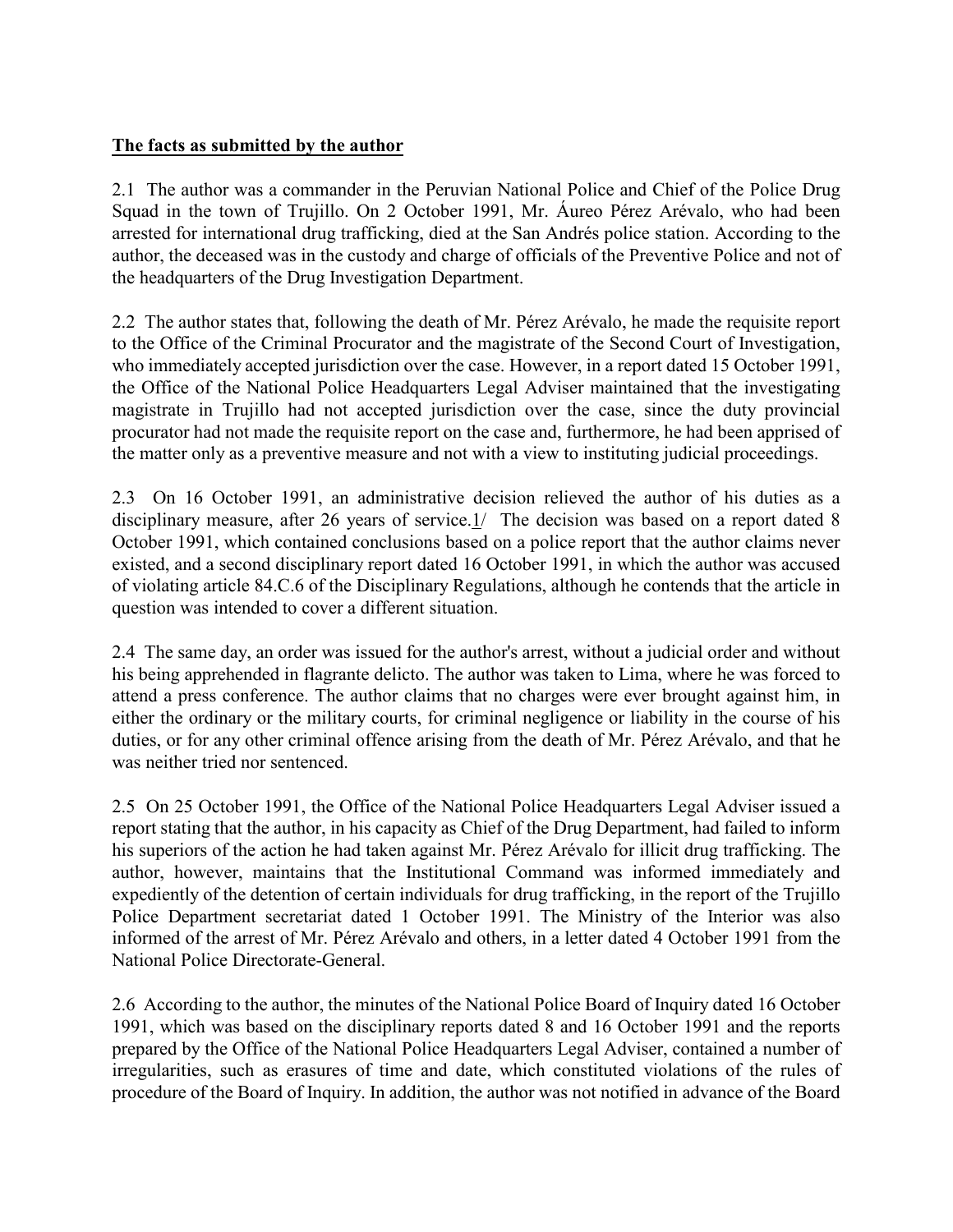of Inquiry hearing.2/ He was under arrest at the time and found it difficult to prepare a defence: he was allowed only two minutes to present his case and had no time to submit any evidence in his own defence.

2.7 On 30 January 1995, the author submitted an application for amparo to the Trujillo Third Special Civil Court, requesting that the Supreme Decision relieving him of his duties should be declared unenforceable. In its judgement of 2 March 1995, the Court declared the decision unenforceable and ordered the reinstatement of the author to active service in the National Police with the rank of commander. The judgement was appealed by the Public Prosecutor of the Ministry of the Interior in the Trujillo First Civil Division which, on 20 June 1995, upheld the order for the author's reinstatement. The Public Prosecutor then appealed to the Constitutional Division of the Supreme Court, which, in its decision of 6 December 1995, declared itself incompetent to hear the appeal. On 27 December 1995, the appeal was declared inadmissible by the Trujillo First Civil Division.

2.8 On 12 January 1996, the Trujillo Third Special Civil Court ordered the execution of the judgement of 2 March 1995, with the reinstatement of the author as commander in the police force. In a written submission dated 1 February 1996, the Public Prosecutor opposed the author's reinstatement, arguing that administrative procedures must be carried out prior to such reinstatement.

2.9 On 15 February 1996, the author requested the Trujillo Third Special Civil Court to urge the Ministry of the Interior to implement the Supreme Decision ordering his reinstatement and to publish it in the Official Gazette. On 23 May 1996, the Court issued a decision giving the Ministry of the Interior 10 days to implement and publish the Supreme Decision. However, on 28 May 1996, the National Police Public Prosecutor declared the decision null and void, claiming that the relevant procedures had not been completed and that the decision should be signed by the President of the Republic.

2.10 The author sent notarized communications to the Ministry of the Interior and to the President of the Republic on 8 and 12 August 1996 respectively, informing them that the judicial order had not been executed. The Trujillo Third Special Civil Court sent a note dated 9 April 1997 to the Secretary of the Office of the President of Peru requesting information on the outcome of the draft Supreme Decision that the Minister of the Interior had transmitted to the President on 15 February 1996. On 25 June 1997, the Court again requested the President to sign the decision, to no avail. The complaint

3.1 The author states that the events described constitute a violation of the provisions of article 14, paragraphs 1 and 2, of the Covenant, relating to presumption of innocence and the right to a defence, insofar as he was punished and relieved of his duties without being brought before a competent court. He also draws attention to irregularities in administrative procedures.

3.2 The author maintains that article 17 of the Covenant was violated insofar as the accusation made against him affected his reputation, honour and image in his performance of his duties as a police officer. In particular, he contends that the holding of the press conference jeopardized his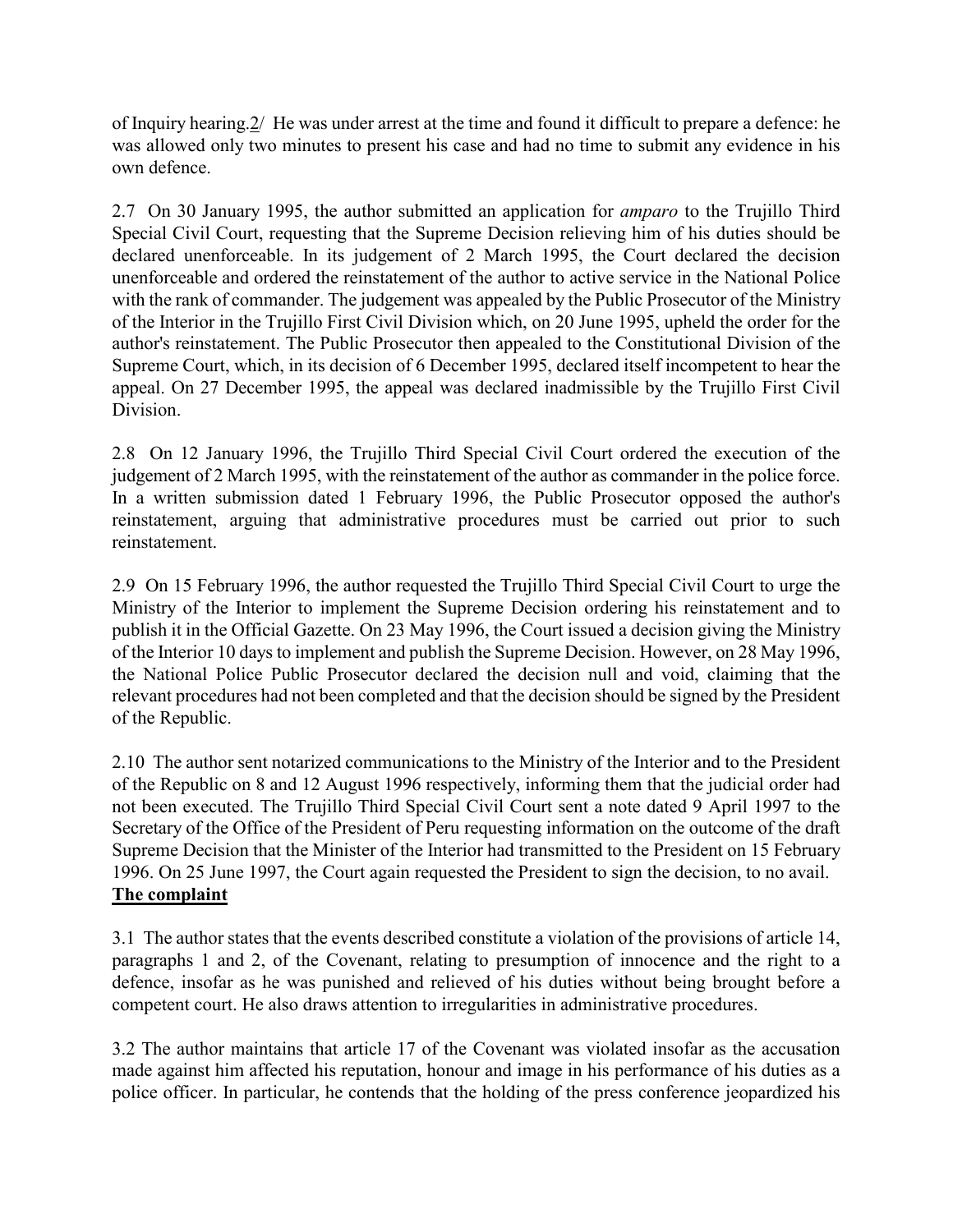future promotion to colonel.

## Observations by the State party

4.1 The State party submitted its observations on admissibility on 22 March 2000 and on the merits on 27 July 2000.

4.2 The State party challenges the admissibility of the communication, arguing that, in compliance with the judgement in which the decision relieving the author of his duties was declared unenforceable, the Ministry of the Interior took the necessary steps to resolve the case and, in its Supreme Decision of 21 August 1997, ordered the author's reinstatement to active service as a commander in the Peruvian National Police. Consequently, the State party claims that there is no longer any victim since the case has been resolved.

4.3 Furthermore, the State party considers that the communication should be declared inadmissible inasmuch as it constitutes an abuse of process, having been submitted one month after publication of the Supreme Decision reinstating the author in his post.

4.4 In its observations on the merits, the State party confines itself to a repetition of the arguments used in its observations on admissibility, and requests the Committee to declare the communication inadmissible.

### Comments by the author

5.1 The author submitted his comments on the State party's observations on admissibility on 2 December 2000 and on the State party's observations on the merits on 23 January and 15 August 2001.

5.2 The author responds to the State party's arguments with regard to admissibility and points out that, on 15 February 1996, he brought constitutional enforcement proceedings before the Trujillo Third Special Civil Court, which ruled in his favour. The Civil Court's decision was subsequently transmitted to the Constitutional Court. On 2 February 1998, the Prosecutor of the Ministry of the Interior transmitted the Supreme Decision of 21 August 1997 concerning the author's reinstatement in his duties, to the Constitutional Court. However, the Prosecutor failed to mention a subsequent decision, issued on 29 August 1997, which arbitrarily forced the author to retire owing to the reorganization of the police force. The author claims, therefore, that the whole exercise was a sham since, from 16 October 1991, the date on which he was relieved of his duties, until 2 December 2000,3/ and he has not been reinstated to active service.

5.3 The author responds to the State party's observations on the merits, arguing that the supreme decisions regarding his retirement owing to the reorganization of the police force, issued by the Government of Alberto Fujimori, were not in keeping with due process because no reasons were given. The author claims that the decision of 29 August 1997 was irregular because no reason was given and his retirement was therefore arbitrary.

Issues and proceedings before the Committee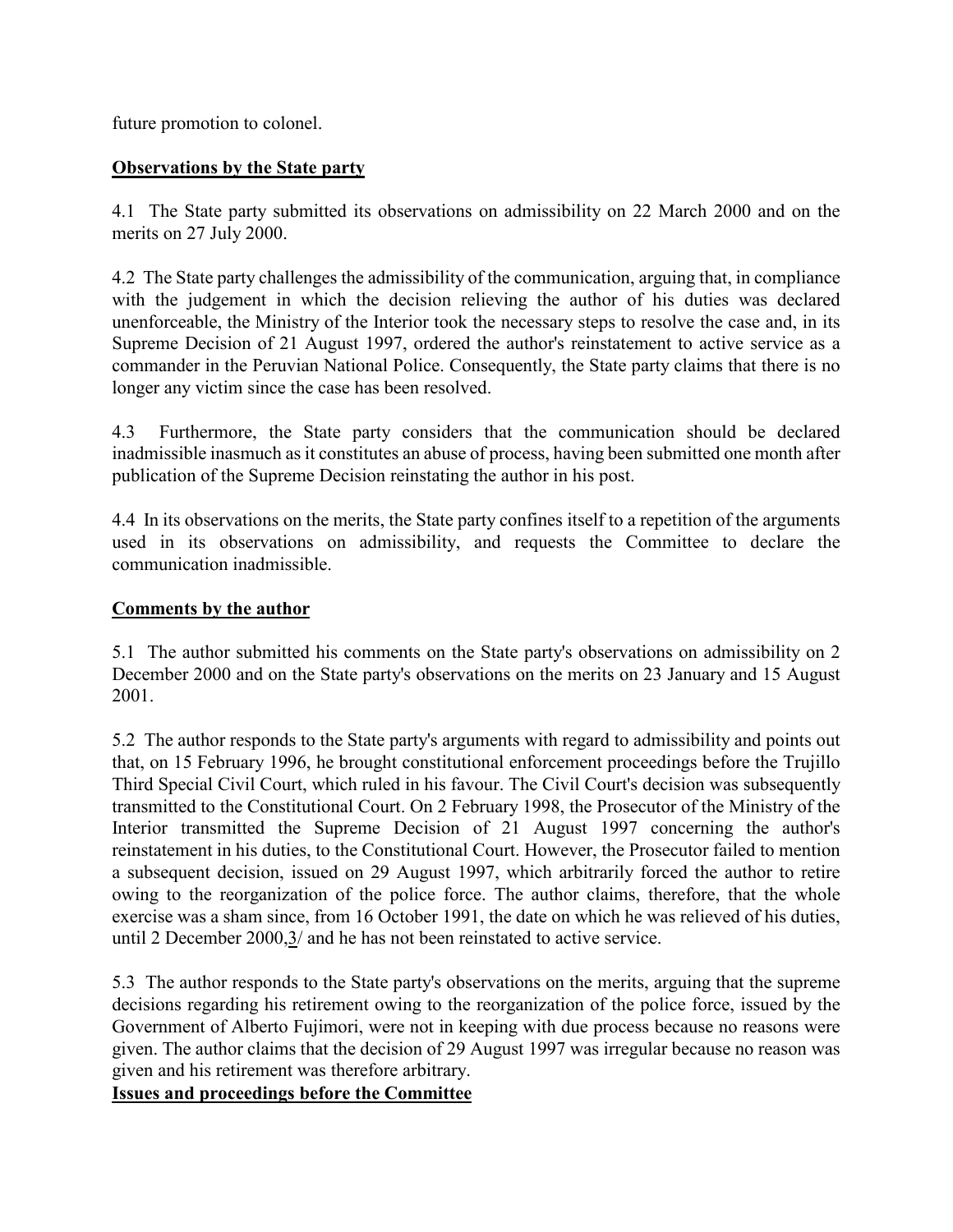6.1 In accordance with rule 87 of its rules of procedure, before considering any claims contained in a communication, the Human Rights Committee must decide whether or not the communication is admissible under the Optional Protocol to the Covenant.

6.2 The Committee has ascertained, as required under article 5, paragraph 2 (a), of the Optional Protocol, that the same matter is not being examined under another procedure of international investigation or settlement.

6.3 The Committee notes that the State party challenges the admissibility of the communication on the grounds that the author's reinstatement to active service was stipulated in Supreme Decision of 21 August 1997 and that the case was thereby resolved. Nevertheless, the Committee notes the author's statements claiming that he was not reinstated. In the circumstances of the present case, the Committee declares the communication admissible, particularly as regards article 25 of the Covenant, and turns now to the merits.

## Consideration as to the merits

7.1 The Committee has considered the present communication in the light of all the information submitted by the parties in accordance with article 5, paragraph 1, of the Optional Protocol.

7.2 The Committee notes that the State party did not provide any information concerning the merits of the author's complaints. In the absence of a reply from the State party, due consideration should be given to the author's complaints, to the extent that they are substantiated.

7.3 With regard to the alleged violations of article 14, paragraphs 1 and 2, of the Covenant, the author alleges a violation of his right to the presumption of innocence and his right to a defence inasmuch as he was relieved of his duties without having been brought before a competent court. The Committee recalls that article 14, paragraph 1, guarantees everyone the right, in the determination of his rights and obligations, to a hearing by an impartial tribunal or court, including the right of access to a civil court. In that regard, the Committee notes that both the Trujillo Third Special Civil Court and the Trujillo First Civil Division found that the author had been unlawfully dismissed and reinstated him in his post. Consequently, the Committee considers that, in this case, there was no violation of due process within the meaning of article 14, paragraph 1, of the Covenant. The Committee also considers that the domestic courts recognized the author's innocence and that consequently there was no violation of the right contained in article 14, paragraph 2, of the Covenant and, for the same reason, there was no violation of article 17 of the Covenant.

7.4 Although not explicitly stated by the author, the Committee considers that the communication raises issues under article 25 (c) concerning every citizen's right to have access, on general terms of equality, to public service in his country, together with the right to the execution of decisions and judgements. In this regard, the Committee notes the author's claims that, notwithstanding the Supreme Decision of 21 August 1997, he was never reinstated in his post, and that another Supreme Decision was issued on 29 August 1997 forcing him to retire owing to the reorganization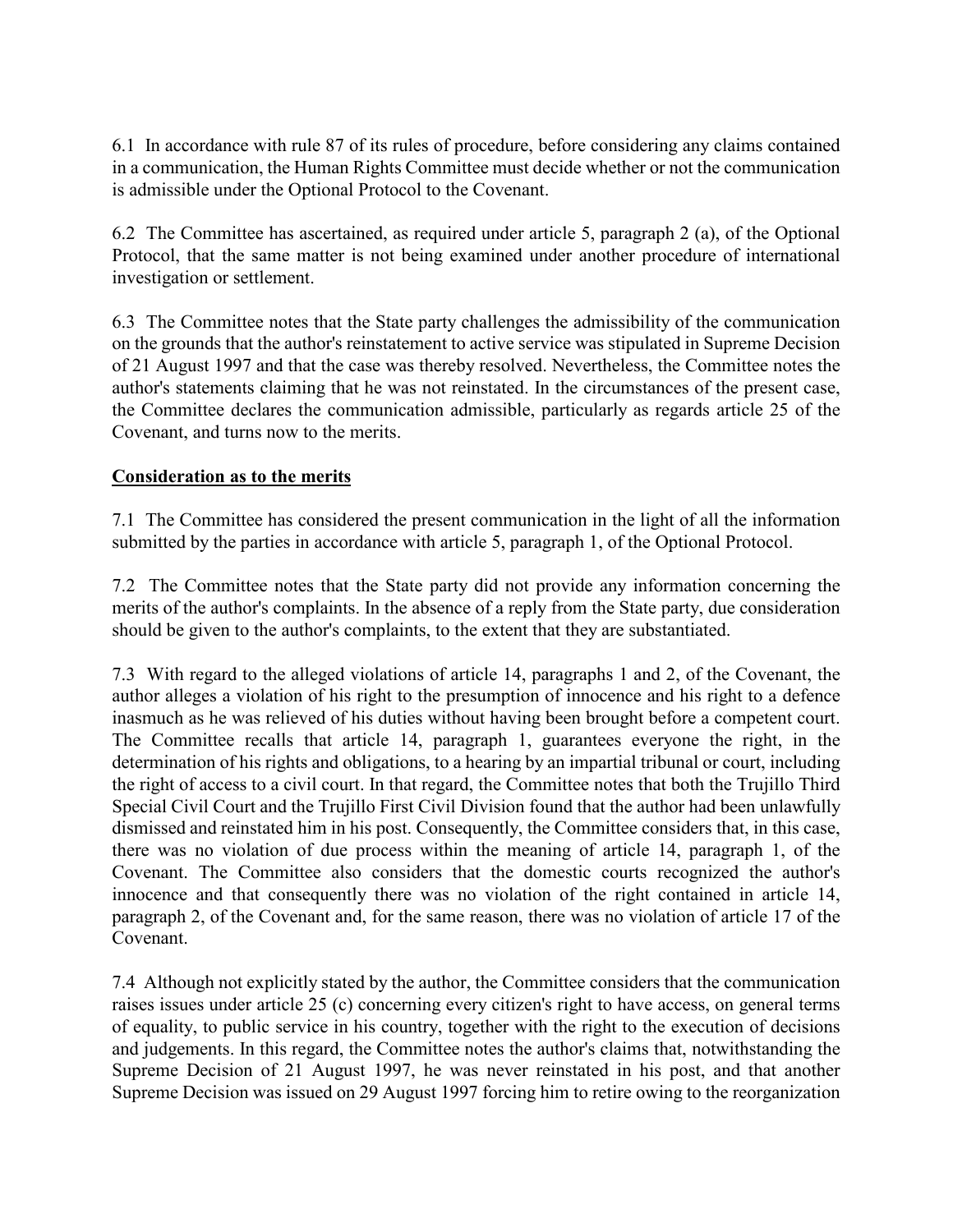of the police force. Considering that the State party has not demonstrated in what way it reinstated the author in service, what rank he was given or on what date he resumed his post, as required by law in the light of the annulment ruling of 2 March 1995, the Committee considers that there has been a violation of article 25 (c), in conjunction with article 2, paragraph 3, of the Covenant.

8. The Human Rights Committee, acting under article 5, paragraph 4, of the Optional Protocol to the International Covenant on Civil and Political Rights, is of the view that the facts that have been set forth constitute violations of article 25 (c) of the Covenant, in conjunction with article 2, paragraph 3, of the Covenant.

9. Pursuant to article 2, paragraph 3 (a), of the Covenant, the Committee is of the view that the author is entitled to an appropriate remedy, namely: (a) effective reinstatement to his duties and to his post, with all the consequences that that implies, at the rank that he would have held had he not been dismissed in 1991, or to a similar post;4/ (b) compensation comprising a sum equivalent to the payment of the arrears of salary and remuneration that he would have received from the time at which he was not reinstated to his post.5/ Finally, the State party must ensure that similar violations do not recur in the future.

10. Bearing in mind that, in acceding to the Optional Protocol, the State party has recognized the Committee's competence to determine whether there has been a violation of the Covenant or not and that, under article 2 of the Covenant, the State party has undertaken to ensure to all individuals within its territory and subject to its jurisdiction the rights recognized in the Covenant and to provide an effective and applicable remedy in the event that violation has been found, the Committee wishes to receive information from the State party within 90 days on the measures it has adopted to give effect to the Committee's Views. It also requests the State party to publish the Committee's Views.

[Done in English, French and Spanish, the Spanish text being the original version. Subsequently to be translated also into Arabic, Chinese and Russian as part of the Committee's annual report to the General Assembly.]

# **Notes**

 $\_$ 

 $1/$  According to the decision, the author had committed serious breaches of discipline and police regulations through his improper handling of a drug trafficking case, which resulted in the death of the suspect, Áureo Pérez Arévalo.

The following members of the Committee participated in the examination of the present communication: Mr. Abdelfattah Amor, Mr. Nisuke Ando, Mr. Prafullachandra Natwarlal Bhagwati, Ms. Christine Chanet, Mr. Maurice Glèlè Ahanhanzo, Mr. Louis Henkin, Mr. Ahmed Tawfik Khalil, Mr. Eckart Klein, Mr. David Kretzmer, Mr. Rajsoomer Lallah, Ms. Cecilia Medina Quiroga, Mr. Rafael Rivas Posada, Mr. Martin Scheinin, Mr. Ivan Shearer, Mr. Hipólito Solari Yrigoyen, Mr. Patrick Vella and Mr. Maxwell Yalden.